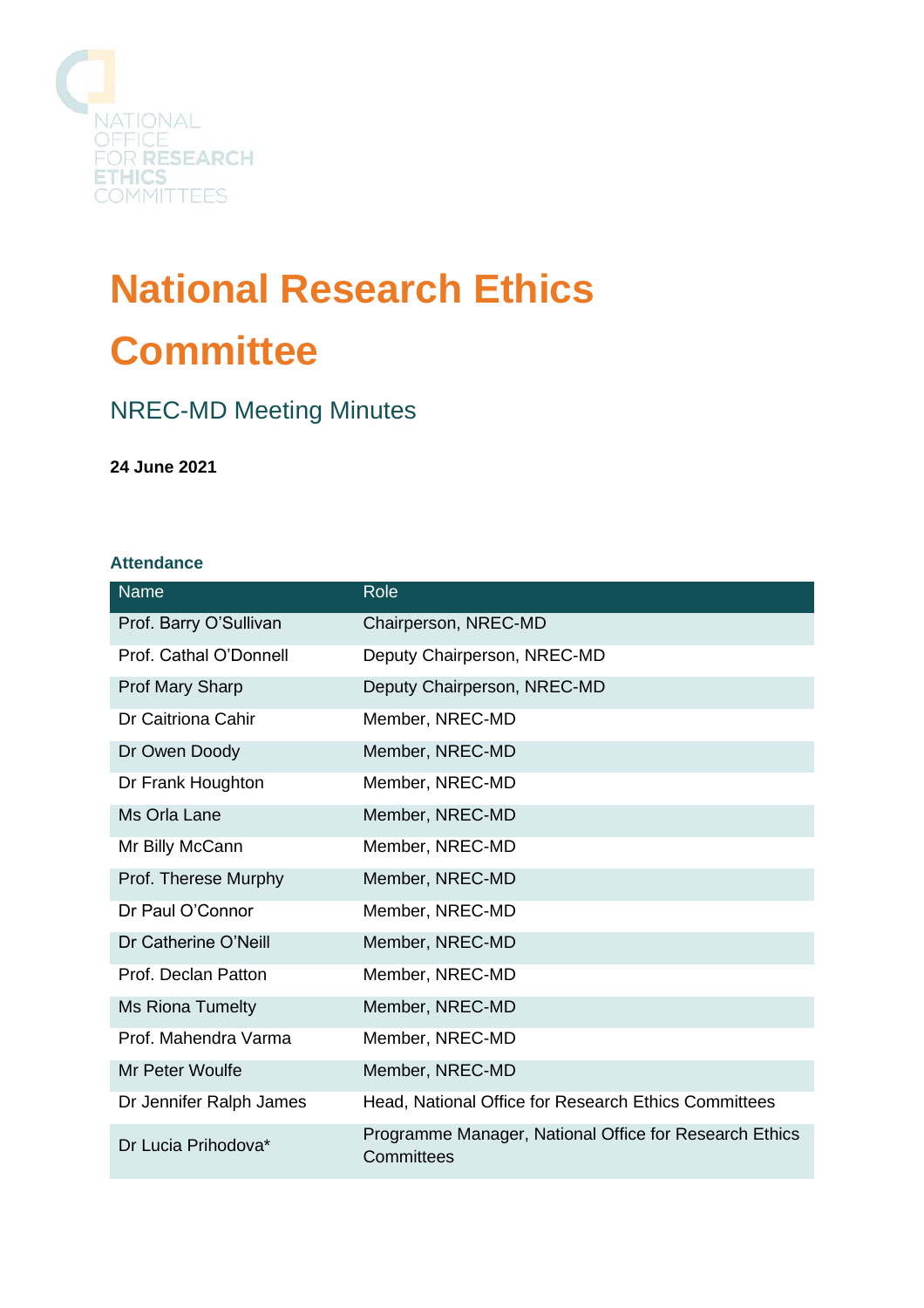Dr Melissa Jones Project Officer, National Office for Research Ethics **Committees** 

\*Drafted minutes

**Apologies:** Prof. Susan O'Connell, Mr Damien Owens, Prof. Anne Parle-McDermott **Quorum for decisions:** Yes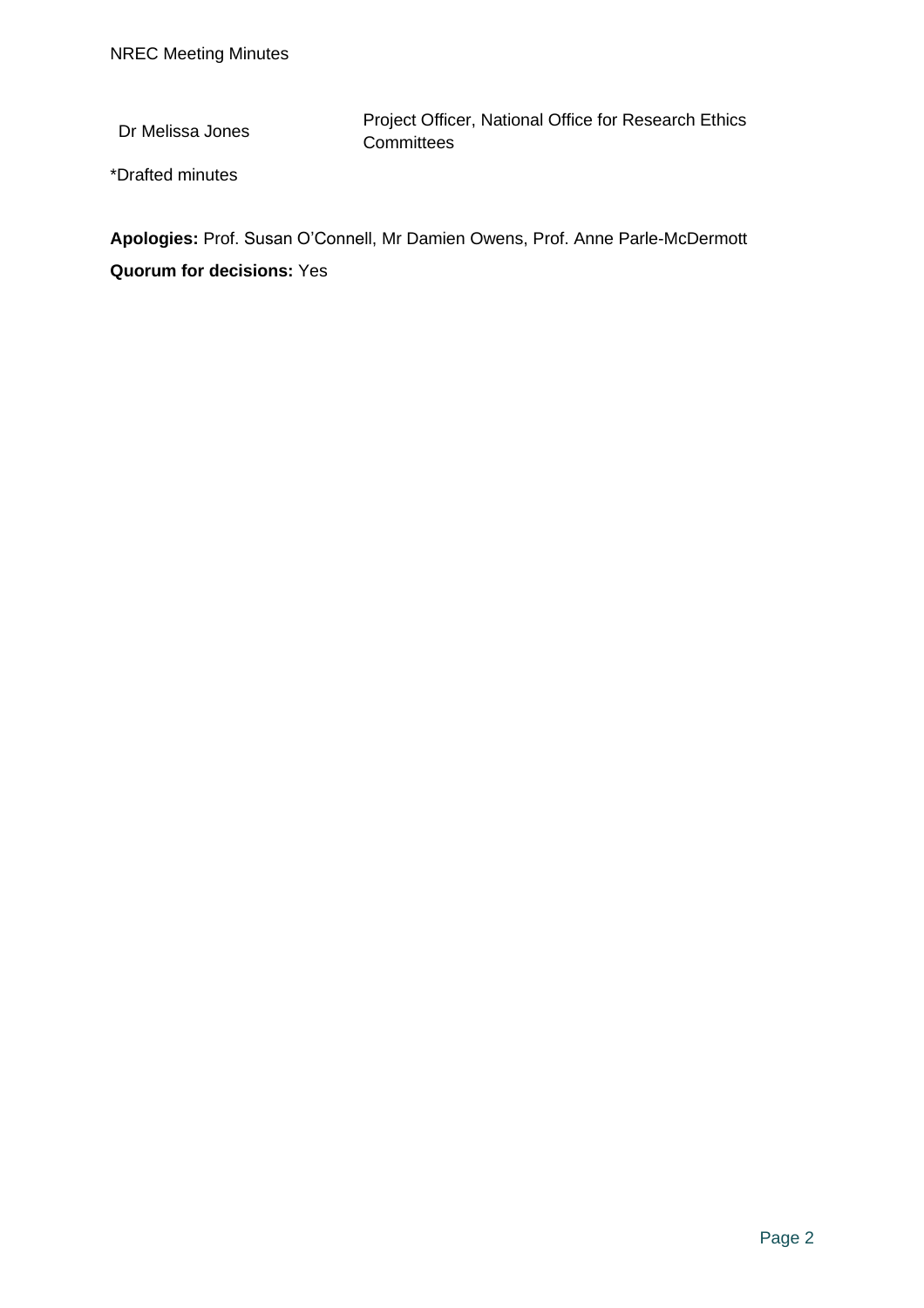# **Agenda**

- Welcome & apologies
- SI 260/2021 overview
- Minutes of previous meeting (27 May 2021) & matters arising
- Declarations of interest
- Application 21-NREC-MD-003
- Application 21-NREC-MD-004
- Application 21-NREC-MD-002
- Application 21-NREC-MD-001-R1
- AOB
- The Chair welcomed the committee and opened the meeting.
- SI 260/2021 overview: The Programme Manager gave an overview of the Statutory Instrument 260 of 2021, which gives legal standing to the NREC-MD. A query was raised relating to the anticipated publication of Terms of Reference and indemnity for NREC-MD members.

Action: Head of Office will raise this with the Department of Health

- Minutes of previous meeting (27 May 2021) & matters arising: The minutes were approved.
- Declarations of interest: none

# **Applications**

#### **21-NREC-MD-003**

- Principal Investigator: Prof. Patrick Serruys
- Study title: Non-inferiority of angiography-derived physiology guidance versus usual care in an all-comers population treated with unrestricted use of healing-targeted supreme stent (HT Supreme) and P2Y12 inhibitor monotherapy after 1-month of dual-antiplatelet therapy: the PIONEER IV trial
- Lead institution: National University of Ireland, Galway
- NREC-MD comments
	- The NREC-MD agreed that the Committee is not in a position to return a final ethics opinion based on the information and documentation received thus far and that the application form and participant materials, in particular, should be revised to improve readability and accessibility.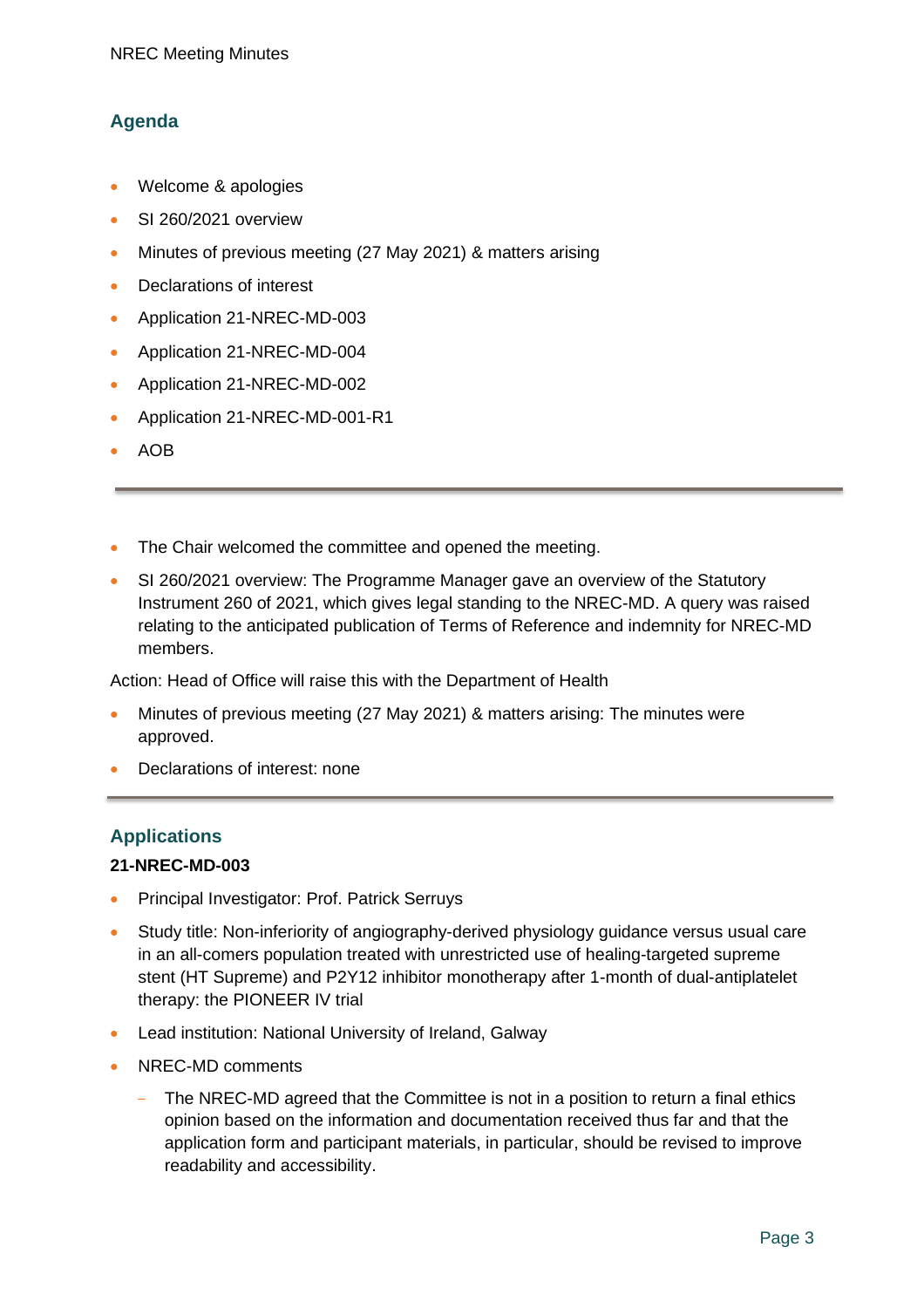- NREC-MD decision
	- *Request for further information*
- Further information requested / Associated conditions
	- The NREC-MD requests clarification on the study scope, the investigator roles and associated sites in this study.
	- The NREC-MD requests more details on the study funding and planned payments.
	- Given the vulnerability of one of the proposed study populations (STEMI patients), the NREC-MD requests justification and safeguards for their inclusion in the study.
	- The NREC-MD requests clarification on how the study protocol meets national guidelines on consenting transiently incapacitated patients, and on the process for determining capacity of participants and for identification of their legally acceptable representative.
	- As the proposed QFR methodology utilises radiation, a section of the application form remains to be completed.

## **21-NREC-MD-004**

- Principal Investigator: Prof. James Loughman
- Study title: MyopiaX Treatment for the Reduction of Myopia Progression in Children and Adolescents: Safety and Efficacy Investigation
- Lead institution: Center for Eye Research Ireland (CERI), Technological University Dublin, Dublin 7
- NREC-MD comments
	- The NREC-MD noted that this clinical investigation of a software intervention involves the recruitment of participants who are minors.
	- The NREC-MD agreed that the Committee is not in a position to return a final ethics opinion based on the information and documentation received thus far.
- NREC-MD decision
	- *Request for further information*
- Further information requested / Associated conditions
	- The NREC-MD requests that given the scope of the study, child psychology expertise is sought.
	- The NREC-MD requests confirmation of the proposed sample size, particularly in light of anticipated participant adherence, and further details on the recruitment process.
	- The NREC-MD requests that the study documentation is revised to reflect the commitment required from potential participants, and that consideration is given to providing a support framework to support adherence.
	- The NREC-MD requests that the participant information leaflet is revised to present information in a more accessible form, and that it includes a distress protocol for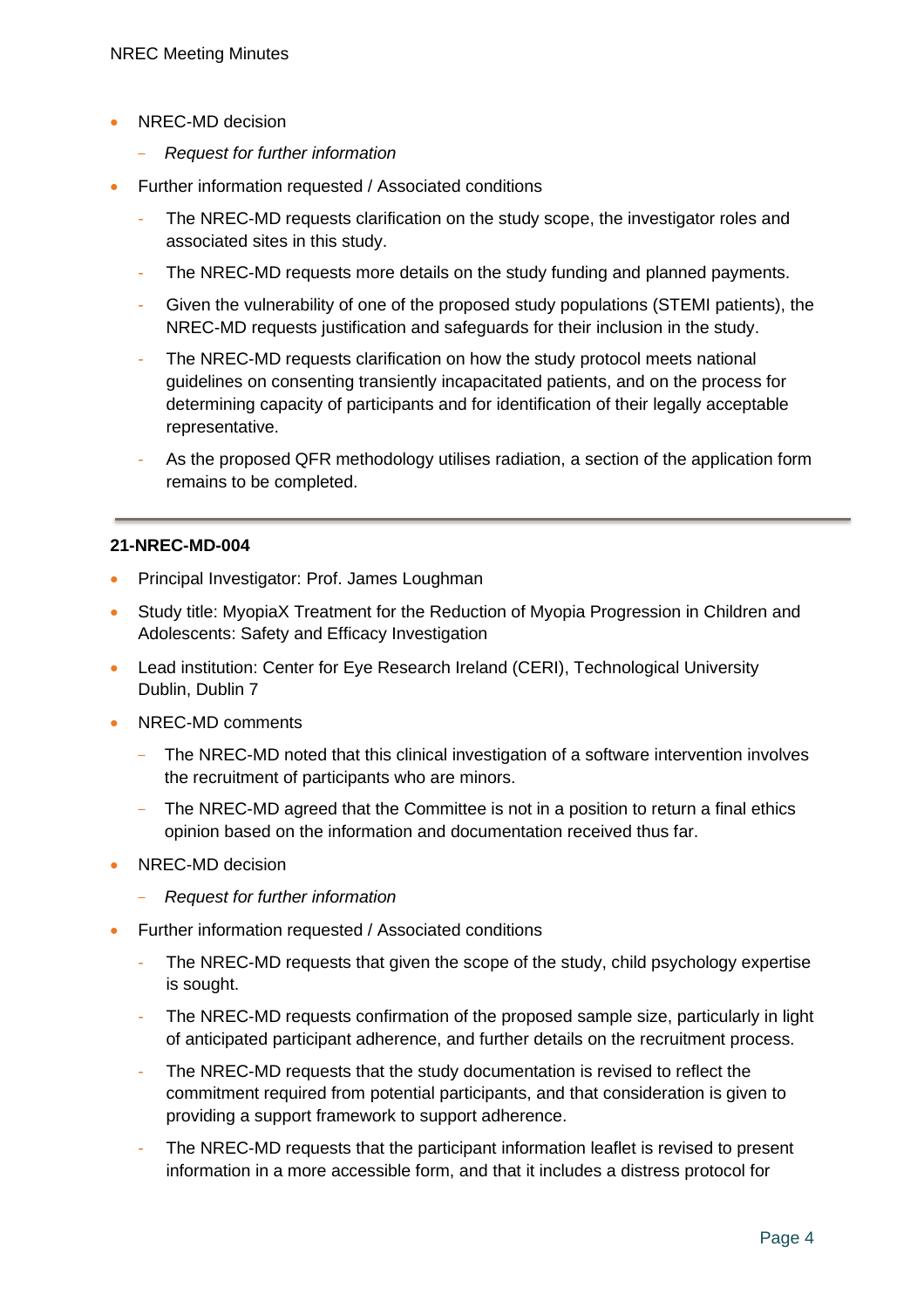potential seizures. Additionally, the NREC-MD requests that a letter to the GP is developed.

- The NREC-MD requests that the consent process is revised to ensure both parents and child are consulted and consented appropriately, in a manner consistent with the Data Protection Act 2018 (Section 36(2)) (Health Research) Regulations 2018).
- The NREC-MD requests that section E (data processing and management) of the application form is reviewed in line with the Data Protection Act 2018 (Section 36(2)) (Health Research) Regulations 2018) to ensure transparent data collection, management and processing, and sharing.
- The NREC-MD requests more details on the study funding and planned payments.

#### **21-NREC-MD-002-SA**

- Principal Investigator: Dr Robert Byrne
- Study title: A randomised controlled trial to compare the safety and efficacy of sirolimuseLuTIng biodegradable polymer ultra-thin stent (SUPRAFLEXTM Cruz) and everolimuseLuting biodegradable polymer stent (SYNERGYTM) in treatment for three vessel coronary artery disease: Multivessel TALENT
- Lead institution: Mater Private Hospital, Eccles Street, Dublin 7
- NREC-MD comments
	- The NREC-MD noted that this application represents a request for ethics approval of a substantial amendment to a study originally approved by local research ethics committees.
	- The NREC-MD agreed that the Committee is not in a position to return a final ethics opinion based on the information and documentation received thus far.
- NREC-MD Decision
	- *Request for further information*
- Further information requested / Associated conditions
	- The NREC-MD requests confirmation on whether this application pertains to addition of new site only or also to encompass a change of Principal Investigator.
	- The NREC-MD requests more information on the participant recruitment, and an assurance that there is an appropriate separation of the research team and routine clinical care team.
	- The NREC-MD requests more details on the study funding and planned payments.
	- The NREC-MD requests that the participant information leaflet highlights the change from standard treatment and is reviewed with readability in mind; also, the Committee requests that it is made clear the ways to withdraw consent.
	- The NREC-MD requests the proposed exclusion criteria are specified and justified more clearly.